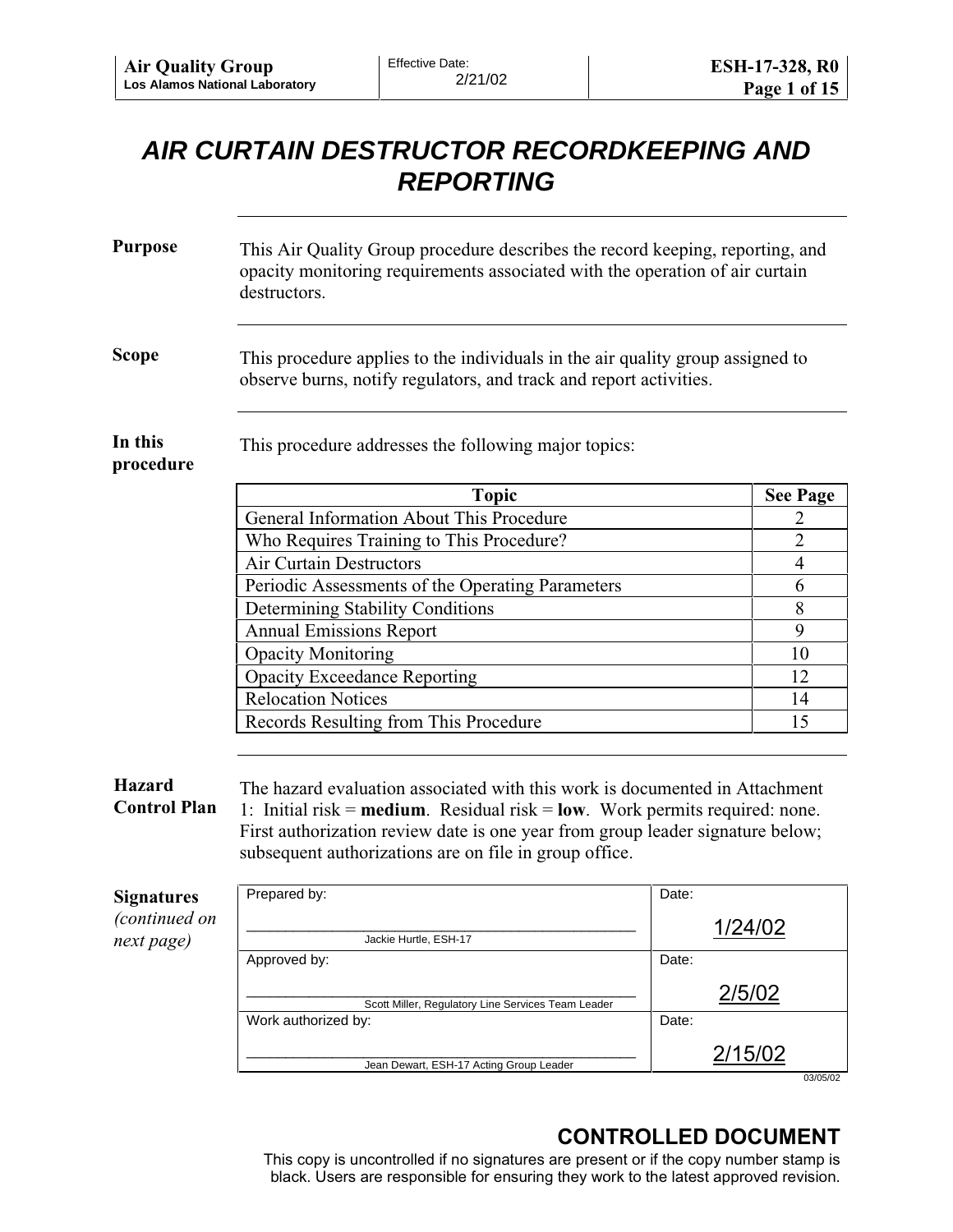# **General information about this procedure**

| Signatures,                                       | Approved by:                                                                                                                                                                                                                                                     |                     |                                                      | Date:  |                |
|---------------------------------------------------|------------------------------------------------------------------------------------------------------------------------------------------------------------------------------------------------------------------------------------------------------------------|---------------------|------------------------------------------------------|--------|----------------|
| continued                                         |                                                                                                                                                                                                                                                                  |                     |                                                      | 2/5/02 |                |
|                                                   | Terry Morgan, QA Officer                                                                                                                                                                                                                                         |                     |                                                      |        |                |
| <b>Attachments</b>                                |                                                                                                                                                                                                                                                                  |                     | This procedure has the following attachments:        |        |                |
|                                                   |                                                                                                                                                                                                                                                                  |                     |                                                      |        | No. of         |
|                                                   | <b>Number</b>                                                                                                                                                                                                                                                    |                     | <b>Attachment Title</b>                              |        | pages          |
|                                                   | 1                                                                                                                                                                                                                                                                | Hazard Control Plan |                                                      |        | $\overline{2}$ |
|                                                   | $\overline{2}$                                                                                                                                                                                                                                                   |                     | Sample of Form 801, Excess Emission Form             |        | $\mathbf{1}$   |
|                                                   | $\overline{3}$                                                                                                                                                                                                                                                   | Record              | Sample of Daily Air Curtain Destructor Documentation |        | 1              |
|                                                   |                                                                                                                                                                                                                                                                  |                     |                                                      |        |                |
| <b>History of</b><br>revision                     | This table lists the revision history and effective dates of this procedure.                                                                                                                                                                                     |                     |                                                      |        |                |
|                                                   | <b>Revision</b>                                                                                                                                                                                                                                                  | <b>Date</b>         | <b>Description Of Changes</b>                        |        |                |
|                                                   | $\theta$                                                                                                                                                                                                                                                         | 2/21/02             | New document.                                        |        |                |
| Who requires<br>training to<br>this<br>procedure? | The following personnel require training before implementing this procedure:<br>Personnel assigned to monitor opacity, assess operations, assess<br>operating logs, and to track, document, and report air curtain destructor<br>activities.                     |                     |                                                      |        |                |
| <b>Training</b><br>method                         | The training method for this procedure is "self-study" (reading) and is<br>documented in accordance with the procedure for training (ESH-17-024).                                                                                                                |                     |                                                      |        |                |
| <b>Prerequisites</b>                              | In addition to training to this procedure, the following training is also required<br>prior to performing opacity monitoring or site inspections:<br>Site-specific training for the site where burners are located (see "Safety<br>at the burn site" on page 11) |                     |                                                      |        |                |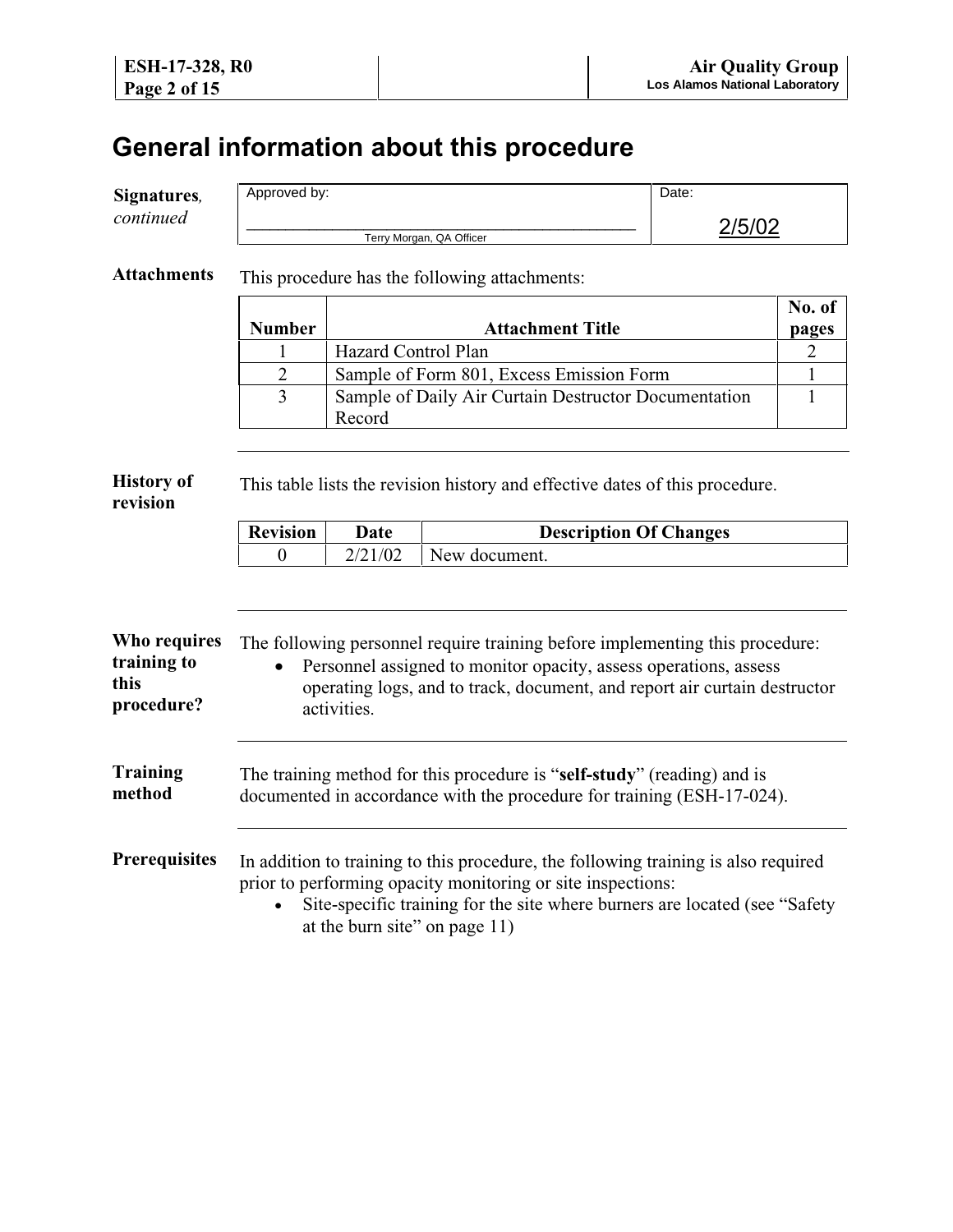# **General information,** continued

| <b>Definitions</b><br>specific to this<br>procedure | Wood waste: Wood waste (40 CFR 60 Subpart CCCC) means untreated wood<br>and untreated wood products, including tree stumps (whole or chipped), trees,<br>tree limbs (whole or chipped), bark, sawdust, chips, scraps, slabs, millings, and<br>shavings. Wood waste does not include:<br>(1) Grass, grass clippings, bushes, shrubs, and clippings from<br>bushes and shrubs from residential, commercial/retail,<br>institutional, or industrial sources as part of maintaining yards<br>or other private or public lands.<br>(2) Construction, renovation, or demolition wastes.<br>(3) Clean lumber.                                                                                                                                             |  |
|-----------------------------------------------------|----------------------------------------------------------------------------------------------------------------------------------------------------------------------------------------------------------------------------------------------------------------------------------------------------------------------------------------------------------------------------------------------------------------------------------------------------------------------------------------------------------------------------------------------------------------------------------------------------------------------------------------------------------------------------------------------------------------------------------------------------|--|
| <b>References</b>                                   | The following documents are referenced in this procedure:<br>ESH-17-024, "Personnel Training"<br>ESH-17-307, "Opacity Monitoring"<br>$\bullet$<br>Letter ESH-17:01-298, to Mr. Carl Edlund, EPA, from Doug Stavert,<br>$\bullet$<br>June 27, 2001<br>Letter ESH-17:01-410, to Mr. John Volkerding from Doug Stavert,<br>$\bullet$<br>September 4, 2001<br>Letter ESH-17:01-476, to Mr. John Volkerding from Scott Miller,<br>$\bullet$<br>October 22, 2001<br>Memo ESH-17:01-485, "Modification to LANL's Open Burn Permit<br>$\bullet$<br>for the Operation of the Air Curtain Destructors," to Steve Mee from<br>Scott Miller, October 30, 2001<br>Letter ESH-17:02-005, to Mr. Carl Edlund, EPA, and John Volkerding,<br>NMED, January 3, 2002. |  |
| <b>Note</b>                                         | Actions specified within this procedure, unless preceded with "should" or<br>"may," are to be considered mandatory guidance (i.e., "shall").                                                                                                                                                                                                                                                                                                                                                                                                                                                                                                                                                                                                       |  |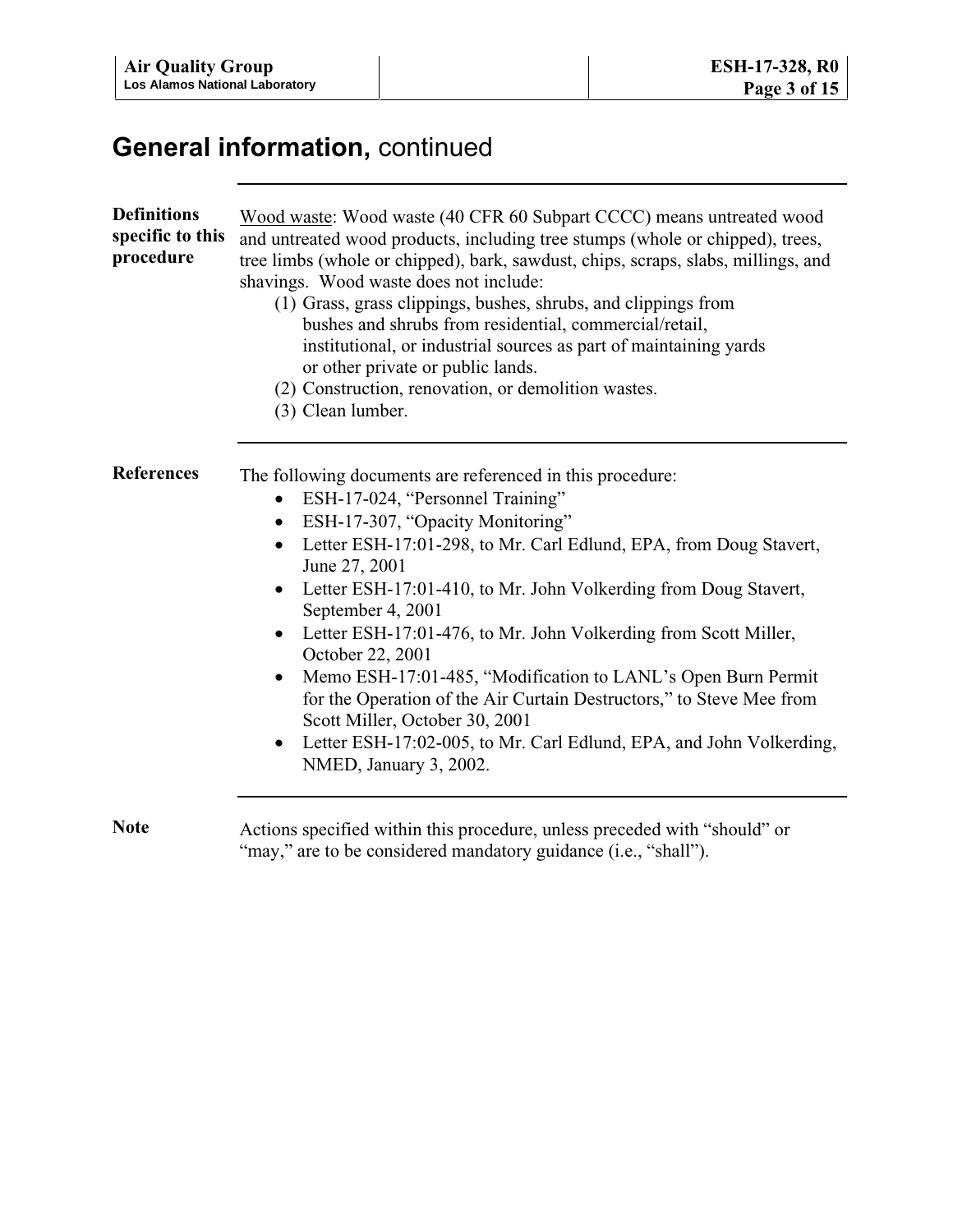### **Air curtain destructors**

### **Description** Air curtain destructors are units used by LANL to reduce the volume of wood and wood slash cut from operating areas as a result of fuel mitigation activities.

Air curtain destruction improves combustion and reduces emissions by introducing high velocity air into a combustion environment. As the air continuously rotates in and over the environment, a "curtain" is created over the fire thus trapping smoke and particulate matter. Constant airflow into and over the combustion environment allows temperatures to remain high, resulting in relatively complete combustion of all emission products. By conducting open burning operations with the aid of air curtain destruction, LANL can avoid the generation of significant quantities of air pollutants.

LANL owns and operates three units. There are two trench burners (series T-350) and one portable surface unit (series S-127). The T series trench burner is a mobile (trailer mounted) unit which is used in combination with an earthen pit made to function as the fire box. The S-series machine is a portable system utilizing a refractory walled enclosure. The S-series is completely selfcontained and does not require any set-up or tear-down.

### **Applicable regulations** The air curtain destructors are applicable sources under the following regulations:

- 20 NMAC 2.3 Ambient Air Quality Standards
- 20 NMAC 2.7 Excess Emissions During Malfunction, Startup, Shutdown or Scheduled Maintenance
- $\bullet$  20 NMAC 2.60 Open Burning
- 20 NMAC  $2.70 -$  Operating Permits
- 20 NMAC 2.73 Notice of Intent and Emissions Inventory Requirement
- 40 CFR 60 Subpart CCCC Standards of Performance for Commercial and Industrial Solid Waste Incineration Units for Which Construction is Commenced After November 30, 1999 or for Which Modification or Reconstruction is Commenced on or After June 1, 2001 (this NSPS will be adopted by NMED under 20 NMAC 2.77 – NSPS)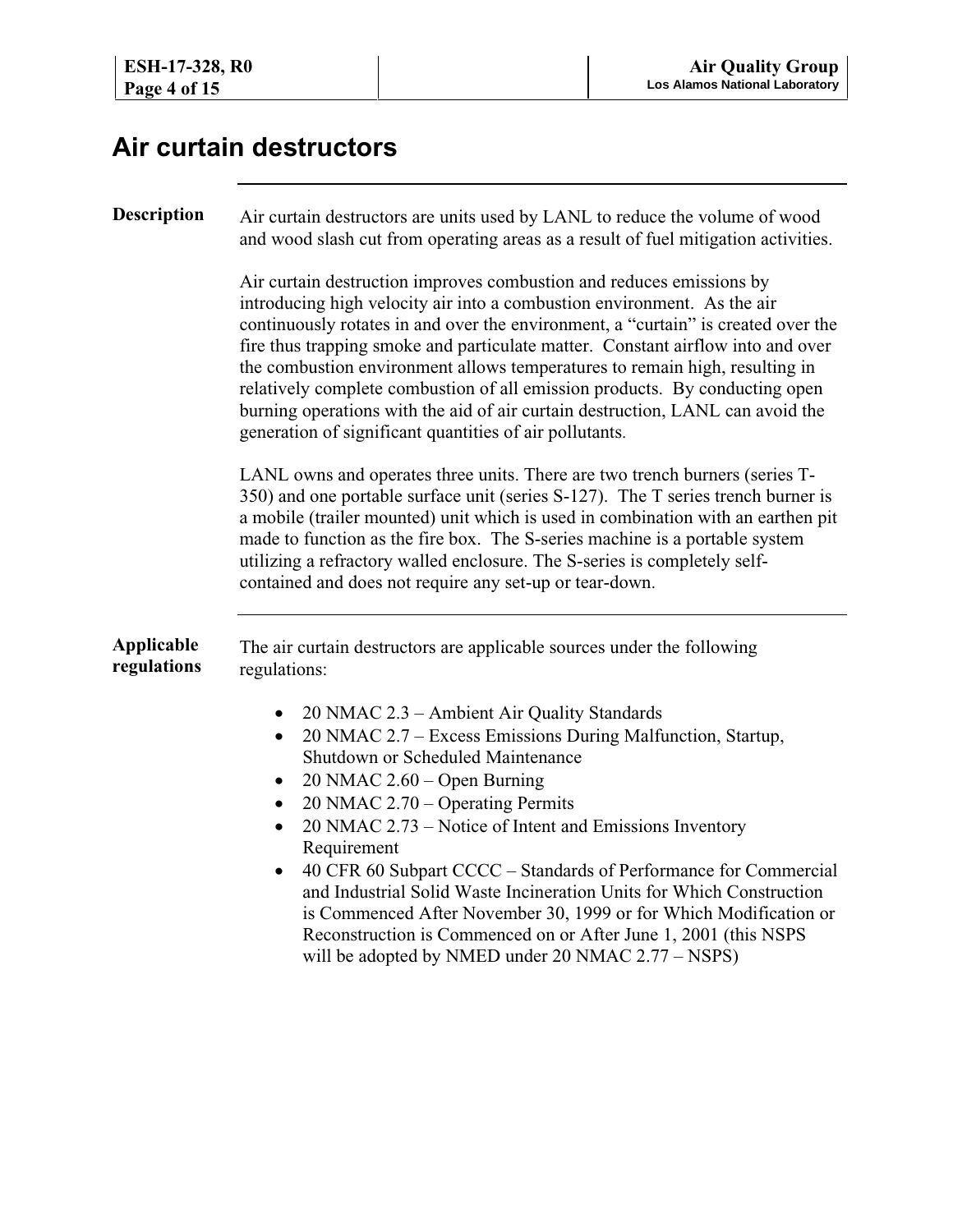|                           | Air curtain destructors, continued                                                                                                                                                                                                                                                                                                                 |
|---------------------------|----------------------------------------------------------------------------------------------------------------------------------------------------------------------------------------------------------------------------------------------------------------------------------------------------------------------------------------------------|
| Compliance<br>status      | The Air Quality Group obtained an Open Burn Permit for the three air curtain<br>destructor units. The Permit was issued on June 20, 2001. It expires on<br>December 31, 2002.                                                                                                                                                                      |
|                           | In addition, the Air Quality Group requested (see letter ESH-17:01-476) that<br>the permitted hours of operation be extended so that burns could start one hour<br>after sunrise when it has been determined that the atmospheric conditions are<br>appropriate. NMED granted the request (letter from John Volkerding dated<br>October 10, 2001). |
|                           | The Air Quality Group submitted the initial notice of intent to construct to EPA<br>for the three air curtain destructors, as required by 40 CFR 61, Subpart CCCC.<br>The letter $(ESH-17:01-298)$ is dated June 27, 2001. ESH-17 reported the<br>planned initial start-up as the week of July 9, 2001 and the fuel to be 100%<br>wood waste.      |
|                           | The Air Quality Group submitted the notice (ESH-17:01-410) of initial<br>operation to the NMED on September 4, 2001. NMED was invited to observe<br>one of the initial burns.                                                                                                                                                                      |
| General<br>responsibility | The Facilities and Waste Operations Division owns the equipment, manages<br>the contract with the operators, manages the fuel mitigation activities, and<br>documents the operations.                                                                                                                                                              |
|                           | The Air Quality Group provides regulatory and permitting support, certified<br>opacity observers, periodic assessments of the operating conditions and logs,<br>and preparation and submittal of regulatory reports. The Group also keeps the<br>official records and is the Laboratory's point of contact with EPA and NMED.                      |
| Log                       | The <b>Facilities and Waste Operations Division</b> ensures a record-keeping log is<br>kept to document the ACD operations. A sample log developed by the Air<br>Quality Group is shown in Attachment 3.                                                                                                                                           |
| Performing<br>burns       | The Facilities and Waste Operations Division ensures that the units are<br>operated in accordance with the requirements, that the appropriate logs are<br>generated, and that the operating logs are submitted to ESH-17 on a regular<br>basis.                                                                                                    |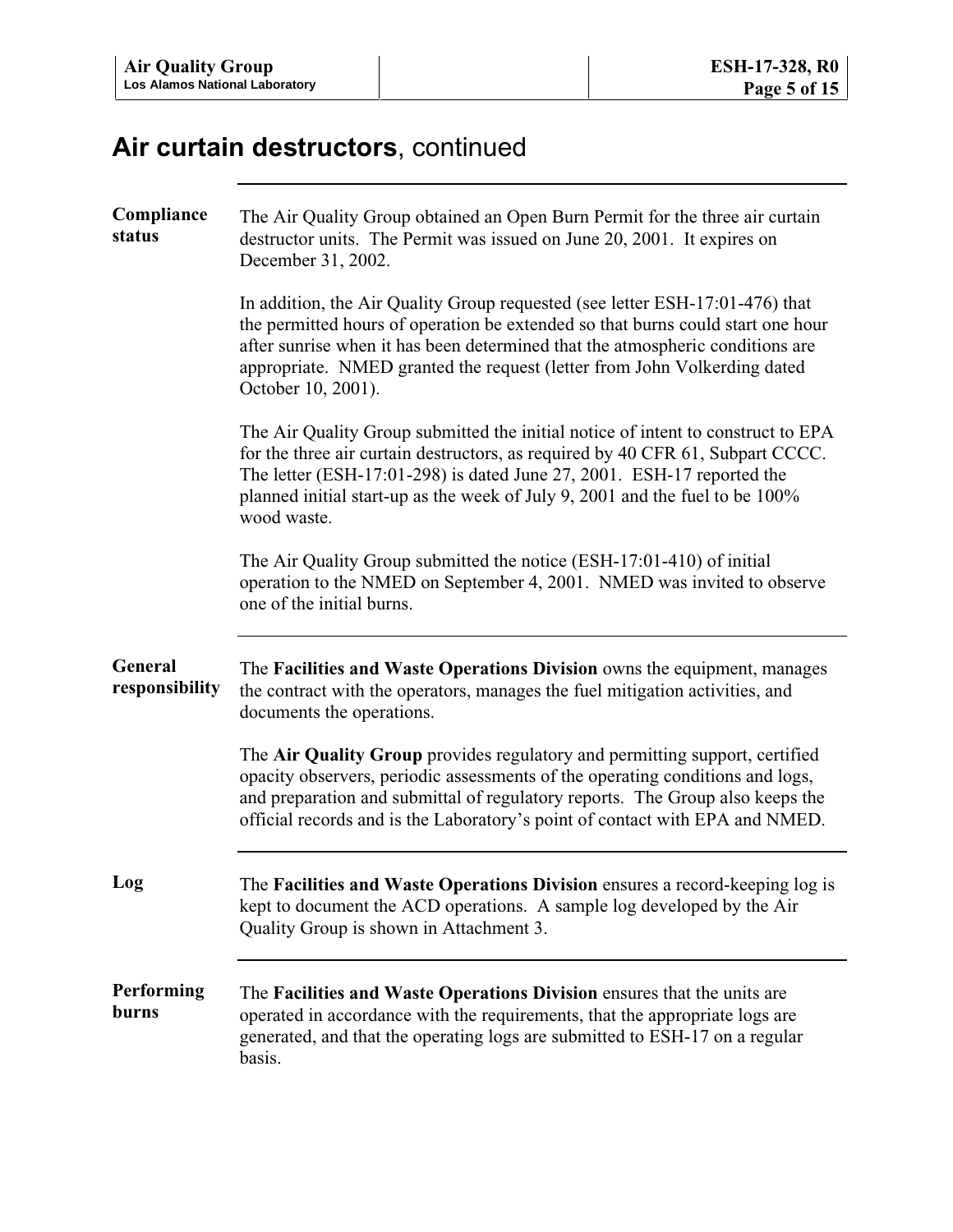# **Periodic assessments of the operating parameters**

| <b>Description</b>      | ESH-17 will review the operating logs and the operating practices periodically<br>to ensure compliance with the applicable air quality requirements.                                                                                                                                                                                                                                                                                                                                                                                                                                                                                                                                                                                                                                                                                                                                                                                                                                                                                                                                                                                                                                                                                                                                                                                            |  |  |
|-------------------------|-------------------------------------------------------------------------------------------------------------------------------------------------------------------------------------------------------------------------------------------------------------------------------------------------------------------------------------------------------------------------------------------------------------------------------------------------------------------------------------------------------------------------------------------------------------------------------------------------------------------------------------------------------------------------------------------------------------------------------------------------------------------------------------------------------------------------------------------------------------------------------------------------------------------------------------------------------------------------------------------------------------------------------------------------------------------------------------------------------------------------------------------------------------------------------------------------------------------------------------------------------------------------------------------------------------------------------------------------|--|--|
| <b>Requirements</b>     | The air curtain destructor units have an Open Burn Permit under 20 NMAC<br>2.60 and are subject to NSPS requirements for commercial and industrial solid<br>waste incineration units. All burns must be conducted in accordance with<br>permit conditions and applicable regulations.                                                                                                                                                                                                                                                                                                                                                                                                                                                                                                                                                                                                                                                                                                                                                                                                                                                                                                                                                                                                                                                           |  |  |
| Operating<br>parameters | The operating requirements include the following:<br>Hours of operation are limited to the period of daylight hours only: 3<br>hours after sunrise -- 1 hour before sunset. However, LANL obtained<br>approval to start the burn 1 hour after sunrise when the atmospheric<br>conditions can be verified to meet stability classes of A, B, C, or D.                                                                                                                                                                                                                                                                                                                                                                                                                                                                                                                                                                                                                                                                                                                                                                                                                                                                                                                                                                                            |  |  |
|                         | The start of the burn means the moment of ignition. The end of the burn means<br>the point in time that the activities to fuel the burn cease.<br>Fuel loading rates per unit must not exceed:<br>20 tons wood/hr $(95 \text{ yd}^3/\text{hr})$ , or 47.5 loads/hr when a load is equal to<br>$2 \text{ yd}^3$ ) or<br>200 tons wood/day (950 yd <sup>3</sup> /day, or 475 loads/day when a load is<br>equal to 2 $yd^3$ ) or<br>30 000 tons annually.<br>Fuel is limited to untreated wood and wood slash. The following items<br>must not be burned in the units: grass, grass clippings, bushes, shrubs,<br>clippings from bushes and shrubs, construction or renovation or<br>demolition waste, or clean lumber. Natural or synthetic rubber or<br>petroleum products must not be burned. Dirt on the fuel must be<br>minimized. The fuel must be as dry as possible.<br>Location of operation must be consistent with the information provided<br>in the most recent relocation notice from the Air Quality Group to<br>NMED with dispersion modeling data.<br>Smoke must be minimized. Smoke must not be allowed to pass onto or<br>across a public road.<br>Opacity standards must be met:<br>Opacity limit of 10 percent.<br>Opacity limit of 35 percent (during start-up period within first 30<br>$\bullet$<br>minutes of operation). |  |  |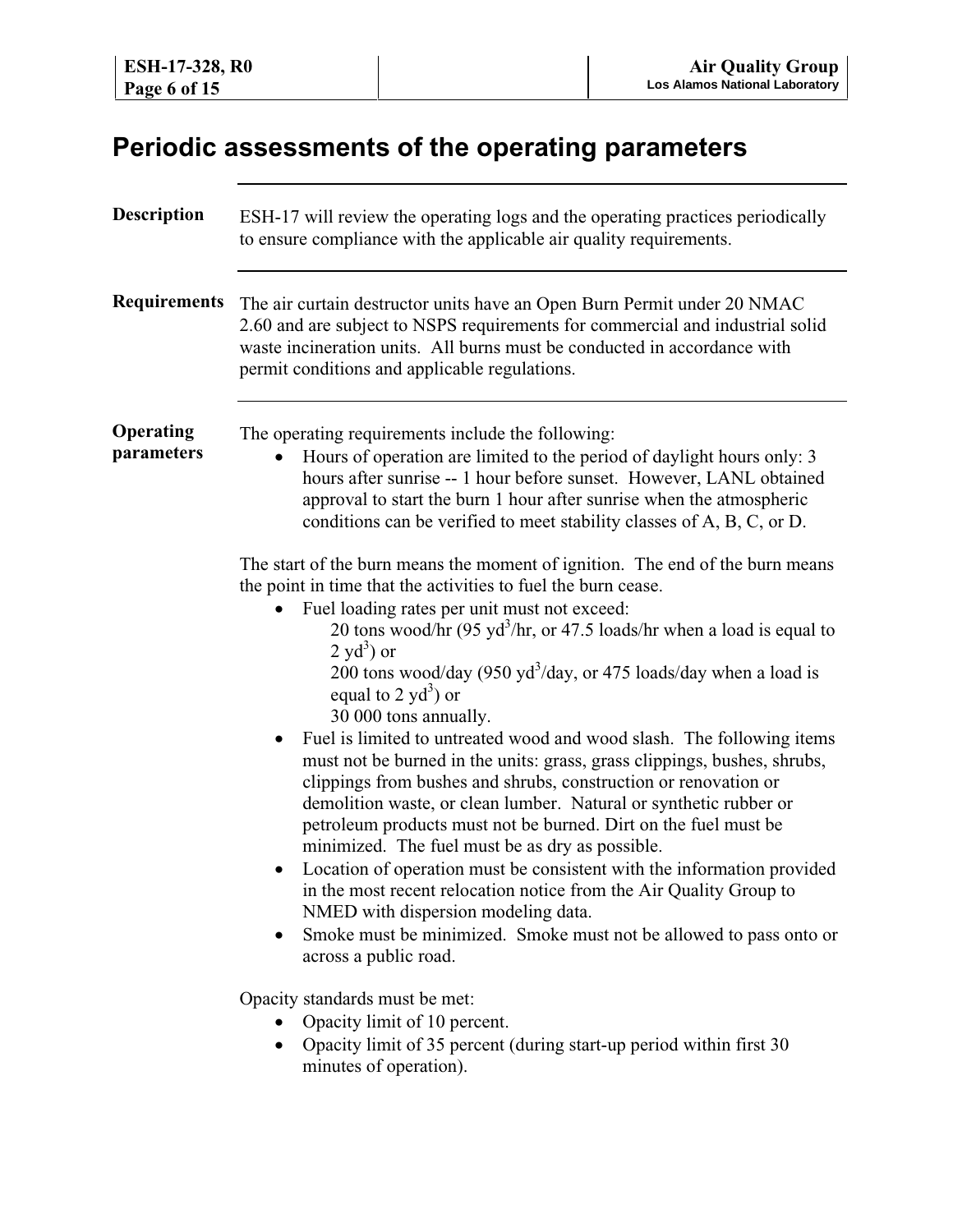# **Periodic assessments of the operating parameters**, continued

| Operating<br>logs                              | Operating logs must be accurate, complete and up to date. Ensure the logs<br>contain the following information (and may include additional information):<br>location<br>$\bullet$<br>identification of the unit<br>$\bullet$<br>type and quantity of excelsior or other fire starter<br>$\bullet$<br>initials of the individual logging the operations<br>$\bullet$<br>date, and start and end times of the burn<br>$\bullet$<br>description of fuel (e.g. trees downed for fuel mitigation)<br>$\bullet$<br>quantity of wood and slash<br>$\bullet$<br>diesel fuel consumed by the air curtain destructor engines<br>$\bullet$ |  |
|------------------------------------------------|---------------------------------------------------------------------------------------------------------------------------------------------------------------------------------------------------------------------------------------------------------------------------------------------------------------------------------------------------------------------------------------------------------------------------------------------------------------------------------------------------------------------------------------------------------------------------------------------------------------------------------|--|
| <b>Determine</b><br>stability<br>conditions    | When the burns start within three hours after sunrise (no burn may start before<br>1 hour after sunrise), the operating group must determine atmospheric<br>conditions (the groups were informed in memo ESH-17:01-485). Ensure the<br>stability conditions were determined (either A, B, C, or D) and that these<br>determinations were documented.<br>Occasionally, the operating group may contact ESH-17 for a determination of<br>the stability conditions. Follow the steps in the next chapter.                                                                                                                          |  |
| <b>Schedule for</b><br>periodic<br>assessments | Review the operating logs and the operating practices periodically to ensure<br>compliance with the applicable air quality requirements.<br>In addition to the initial opacity test, the burns must be monitored and recorded<br>for opacity on an annual basis (see chapter <i>Opacity Monitoring</i> ). The Air<br>Quality Group will perform formal opacity readings twice a year and will<br>provide more frequent unofficial opacity readings to assist the operators in<br>determining and establishing operating conditions that minimize the smoke.                                                                     |  |
| <b>Documenting</b><br>assessment<br>results    | Document the results of the periodic assessments and file the records.                                                                                                                                                                                                                                                                                                                                                                                                                                                                                                                                                          |  |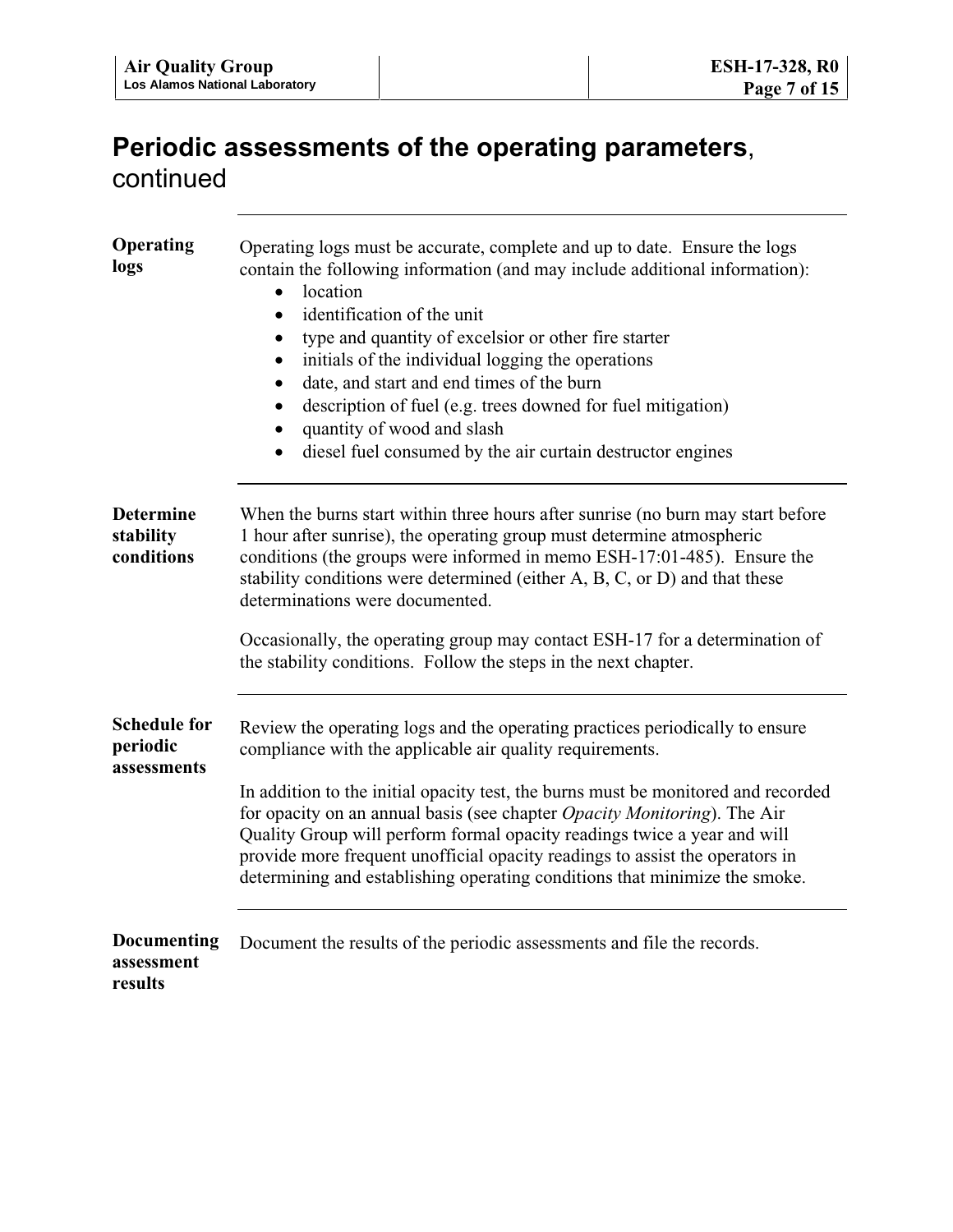# **Determining stability conditions**

| <b>Determine</b><br>stability<br>conditions |                | When the burns start within three hours after sunrise (no burn may start before<br>1 hour after sunrise), the operating group must determine atmospheric<br>conditions (the groups were informed in memo ESH-17:01-485). Under normal<br>situations, the group responsible for the burn makes this determination. If<br>necessary (e.g., computer network connections not available), the group may<br>contact ESH-17 Air Quality for this information. |                                                                                                                                                |  |
|---------------------------------------------|----------------|---------------------------------------------------------------------------------------------------------------------------------------------------------------------------------------------------------------------------------------------------------------------------------------------------------------------------------------------------------------------------------------------------------------------------------------------------------|------------------------------------------------------------------------------------------------------------------------------------------------|--|
| <b>Steps to</b><br>determine<br>stability   |                | To determine stability conditions, perform the following steps:                                                                                                                                                                                                                                                                                                                                                                                         |                                                                                                                                                |  |
|                                             | <b>Step</b>    | <b>Action</b>                                                                                                                                                                                                                                                                                                                                                                                                                                           |                                                                                                                                                |  |
|                                             | 1              | On the morning of the scheduled burn, log onto the LANL Weather<br>Machine at address http://weather.lanl.gov.                                                                                                                                                                                                                                                                                                                                          |                                                                                                                                                |  |
|                                             | $\overline{2}$ | Under "Current and Recent Conditions around Los Alamos," select<br>"Detailed Tabular Summary, Short Form."                                                                                                                                                                                                                                                                                                                                              |                                                                                                                                                |  |
|                                             | $\overline{3}$ | Find the "PG Stability category EPA based on Sigma Phi" at the<br>meteorology tower nearest to the burn site.                                                                                                                                                                                                                                                                                                                                           |                                                                                                                                                |  |
|                                             |                | If the stability is<br>Then                                                                                                                                                                                                                                                                                                                                                                                                                             |                                                                                                                                                |  |
|                                             |                | A, B, C, or D                                                                                                                                                                                                                                                                                                                                                                                                                                           | It is OK to burn.                                                                                                                              |  |
|                                             |                | E or F                                                                                                                                                                                                                                                                                                                                                                                                                                                  | Do not perform the burn.                                                                                                                       |  |
|                                             | $\overline{4}$ | operating group.                                                                                                                                                                                                                                                                                                                                                                                                                                        | If OK to burn according to the above step, print out the short form and<br>either keep a copy for the records and/or send it to the requesting |  |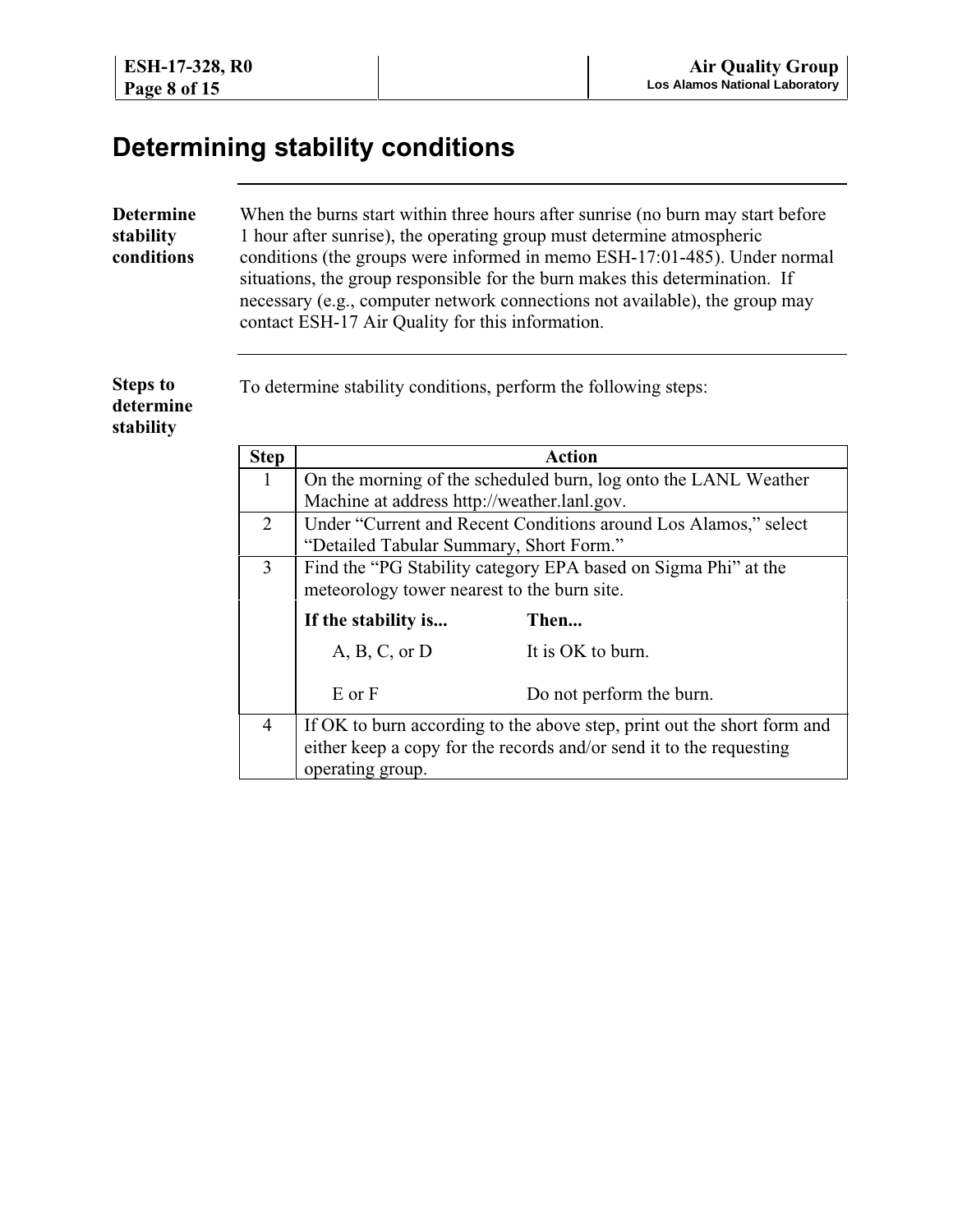# **Annual emissions report**

| <b>Description</b>             | ESH-17 submits annual air emissions inventories under 20 NMAC 2.73. The<br>actual estimated emissions from the operation of the air curtain destructors will<br>be included in the annual report. Emissions from the combustion of wood and<br>the operation of the air curtain destructor diesel engines will be included. |
|--------------------------------|-----------------------------------------------------------------------------------------------------------------------------------------------------------------------------------------------------------------------------------------------------------------------------------------------------------------------------|
| Applicable<br>requirements     | LANL is subject to the annual emissions inventory requirement under 20<br>NMAC 2.73. Sources exceeding actual emissions of 10 tons/year must be<br>reported to NMED with estimates of actual emissions. Emissions will be<br>estimated from the operation of the diesel engine and the combustion of wood.                  |
| <b>Schedule</b>                | The annual emissions inventory is due by April 1 unless NMED requests it by<br>an earlier date.                                                                                                                                                                                                                             |
| <b>Preparing the</b><br>report | The Air Quality Group compiles the operating logs, estimates emissions, drafts<br>the annual emissions inventory report, obtains peer review, obtains and resolves<br>comments, and finalizes and submits the report to NMED.                                                                                               |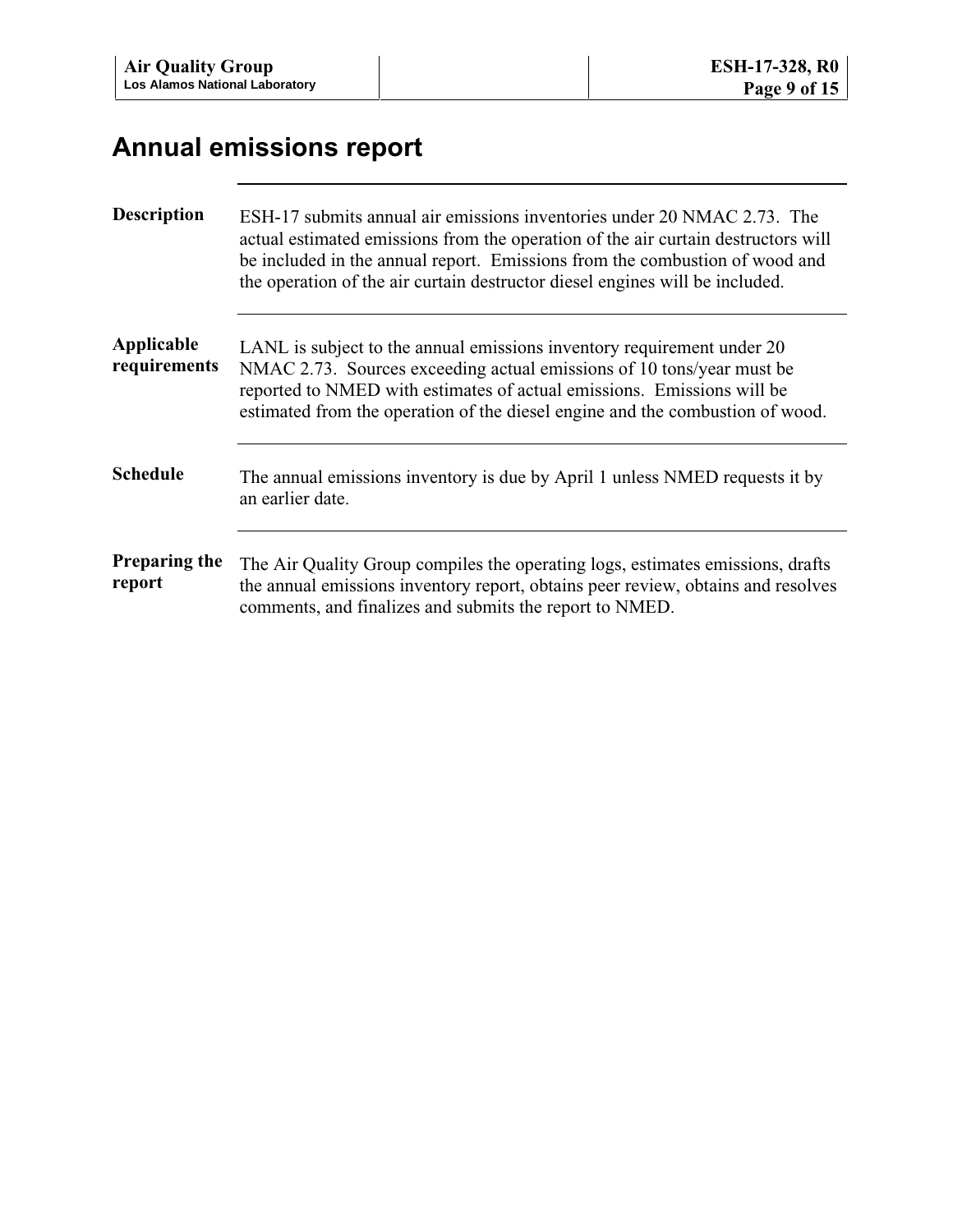| ESH-17-328, R0<br>Page 10 of 15 |                                                                                                                                                                                                                      |                                                                       | <b>Air Quality Group</b><br><b>Los Alamos National Laboratory</b>                                                                                                                                                                                                                                                                                                                                               |
|---------------------------------|----------------------------------------------------------------------------------------------------------------------------------------------------------------------------------------------------------------------|-----------------------------------------------------------------------|-----------------------------------------------------------------------------------------------------------------------------------------------------------------------------------------------------------------------------------------------------------------------------------------------------------------------------------------------------------------------------------------------------------------|
|                                 | <b>Opacity monitoring</b>                                                                                                                                                                                            |                                                                       |                                                                                                                                                                                                                                                                                                                                                                                                                 |
| <b>Description</b>              |                                                                                                                                                                                                                      | and obscures the view of a background object.                         | Opacity is the degree to which air pollutants reduce the transmission of light                                                                                                                                                                                                                                                                                                                                  |
| Opacity<br>requirements         | Applicable opacity limits (NSPS) include:<br>35% opacity limit (6-minute) average during the startup period that is<br>$\bullet$<br>within the first 30 minutes; otherwise,<br>10% opacity limit (6-minute) average. |                                                                       |                                                                                                                                                                                                                                                                                                                                                                                                                 |
|                                 | "Opacity Monitoring").                                                                                                                                                                                               | applicable during malfunctions. Malfunctions must not exceed 3 hours. | These opacity limits are applicable within 60 days of reaching the charge rate<br>but no later than 180 days after the initial start-up. The opacity limits are not<br>Certified opacity observers (from ESH-17 or another organization) must follow<br>EPA Method 9 (which requires a series of three 6-minute averages) and must<br>complete the Visible Emission Observation Form (attachment to ESH-17-307, |
|                                 |                                                                                                                                                                                                                      |                                                                       | The initial opacity test must be performed within 60 days after achieving the<br>maximum burn rate, but not later than 180 days after initial startup of each unit.<br>Thereafter, the opacity test must be performed annually. The opacity tests must                                                                                                                                                          |

be performed under representative performance of the units. Operations during periods of startup, shutdown, and malfunction will not constitute representative

conditions for the purpose of opacity testing.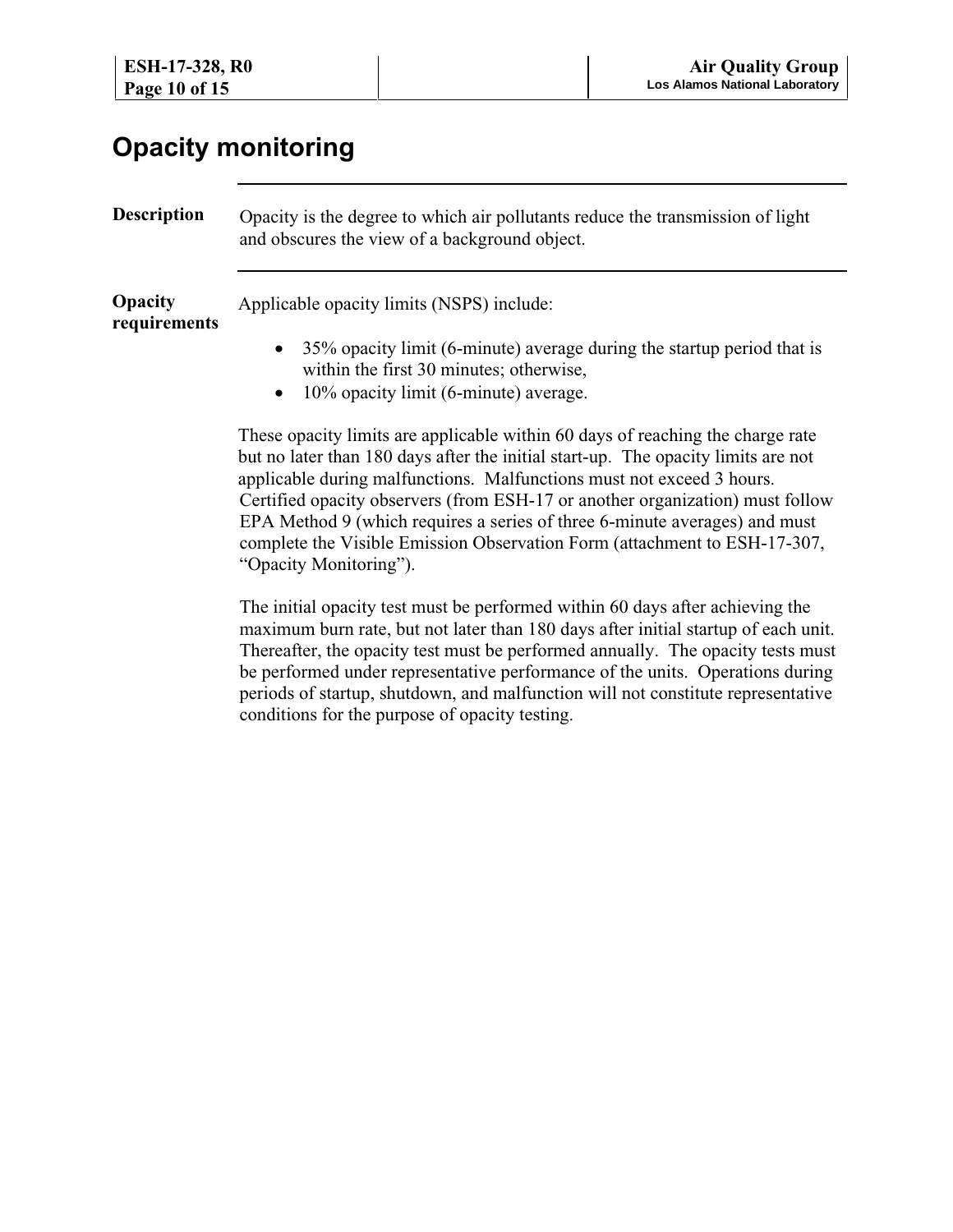|                                              | <b>Opacity monitoring, continued</b>                                                                                                                                                                                                                                                                                                                 |  |  |
|----------------------------------------------|------------------------------------------------------------------------------------------------------------------------------------------------------------------------------------------------------------------------------------------------------------------------------------------------------------------------------------------------------|--|--|
| <b>Schedule for</b><br>opacity<br>monitoring | After the initial opacity test, opacity must be measured and reported annually.<br>An Air Quality Group opacity observer will perform formal opacity readings<br>twice a year and will provide more frequent unofficial opacity readings to assist<br>the operators in determining and establishing operating conditions that<br>minimize the smoke. |  |  |
|                                              | The following dates are significant:<br>Unit<br>Date of start up<br>$T-1$ (Rosie)<br>Sept. 26, 2001<br>T-2 (Delilah)<br>Oct. 11, 2001<br>$S-1$ (Xena)<br>Oct. 29, 2001                                                                                                                                                                               |  |  |
|                                              | The initial opacity tests were conducted on December 11 and 12, 2001. Results<br>of these tests were sent to NMED and EPA on January 3, 2002 (letter ESH-<br>$17:02-005$ ).                                                                                                                                                                          |  |  |
| Record-<br>keeping<br>requirement            | The Air Quality Group will maintain the initial and annual opacity test results<br>for a period of 5 years.                                                                                                                                                                                                                                          |  |  |
| Opacity<br>reporting<br>schedule             | The Air Quality Group submitted the results of the initial opacity test to EPA<br>and NMED within 60 days following the initial test. The Air Quality Group<br>will submit the results of the annual test within 12 months following the<br>previous report.                                                                                         |  |  |
| Safety at the<br>burn site                   | When visiting the site of the ACDs, follow all site-specific requirements.<br>These may include:<br>Safety shoes<br>Hearing protection<br>$\bullet$<br>Hard hat<br>$\bullet$<br>Safety glasses<br>$\bullet$<br>Remain outside roped-off areas<br>$\bullet$<br>Follow directions of site safety personnel                                             |  |  |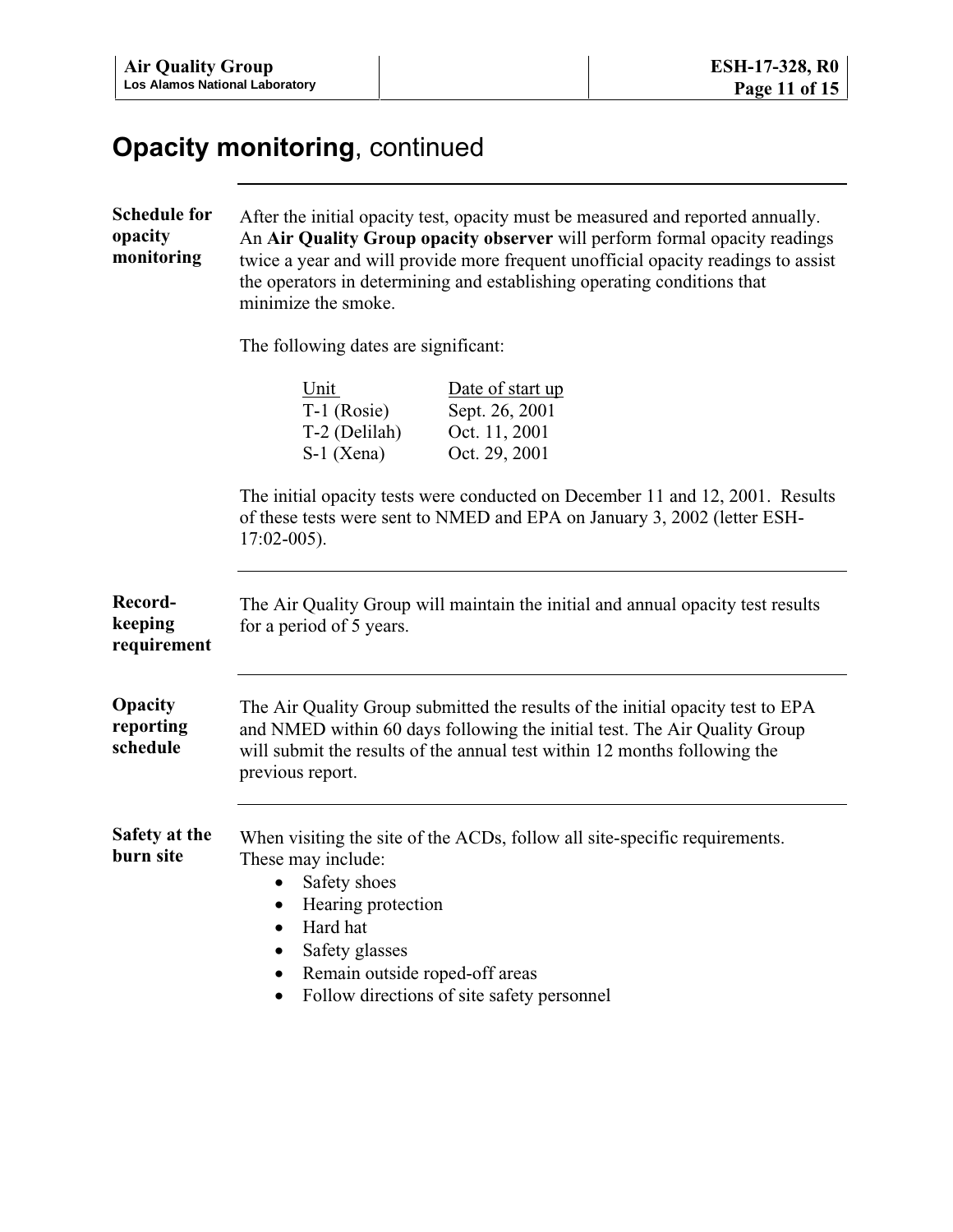|                                              | <b>Opacity exceedance reporting</b>                                                                                                                                                                                                                                                                                                                                                                                                                                                                                                                                                                                                                                |
|----------------------------------------------|--------------------------------------------------------------------------------------------------------------------------------------------------------------------------------------------------------------------------------------------------------------------------------------------------------------------------------------------------------------------------------------------------------------------------------------------------------------------------------------------------------------------------------------------------------------------------------------------------------------------------------------------------------------------|
| <b>Description</b>                           | LANL must report excess emissions to NMED in accordance with 20 NMAC<br>2.7 - Excess Emissions During Malfunction, Startup, Shutdown or Scheduled<br>Maintenance. The reporting requirement includes both verbal and written<br>notifications.                                                                                                                                                                                                                                                                                                                                                                                                                     |
|                                              | 20 NMAC 2.7 Section 111 Frequent Startups/shutdowns allow facilities which<br>start up or shut down frequently as part of their routine operations an exemption<br>from the notification of Section 110 of this Part as they relate to routine startup<br>or shutdown. However, these facilities must take maximum effort to reduce<br>excess emissions during such startup or shutdown. These facilities must also<br>submit a written report to NMED which addresses each of the criteria within<br>Section 109. The facilities must also include the operating schedule and<br>expected frequency of operation of the facility in the startup or shutdown mode. |
|                                              | The Air Quality Group requested this exemption with the Notice of Intent<br>applications that were submitted to NMED on May 7, 2001.                                                                                                                                                                                                                                                                                                                                                                                                                                                                                                                               |
| If excess<br>emissions<br>occur              | If there is an opacity exceedance, the Air Quality Group opacity observer:<br>Contacts Facilities and Waste Operations Division (or their onsite<br>$\bullet$<br>representative) immediately to initiate corrections in the operating<br>parameters.<br>Documents the opacity results.<br>$\bullet$<br>Remains on site for the duration of the exceedance (until the operating<br>$\bullet$                                                                                                                                                                                                                                                                        |
|                                              | conditions are corrected) or until the burn is completed.<br>Attempts to collect the information that is needed for the excess<br>emissions report (see below).                                                                                                                                                                                                                                                                                                                                                                                                                                                                                                    |
|                                              | Notifies the Air Quality Group Leader, the Regulatory Line Services<br>Leader, and the appropriate project leaders.                                                                                                                                                                                                                                                                                                                                                                                                                                                                                                                                                |
|                                              | The Air Quality Group prepares a report with the content specified in the block<br>"Excess emissions report content" on the next page, obtains peer review,<br>resolves comments, and finalizes and submits the reports to NMED.                                                                                                                                                                                                                                                                                                                                                                                                                                   |
| <b>Correcting the</b><br>excess<br>emissions | The Facilities and Waste Operations Division ensures the operating<br>conditions are corrected and must not allow a malfunction to generate excess<br>emissions for more than 3 hours.                                                                                                                                                                                                                                                                                                                                                                                                                                                                             |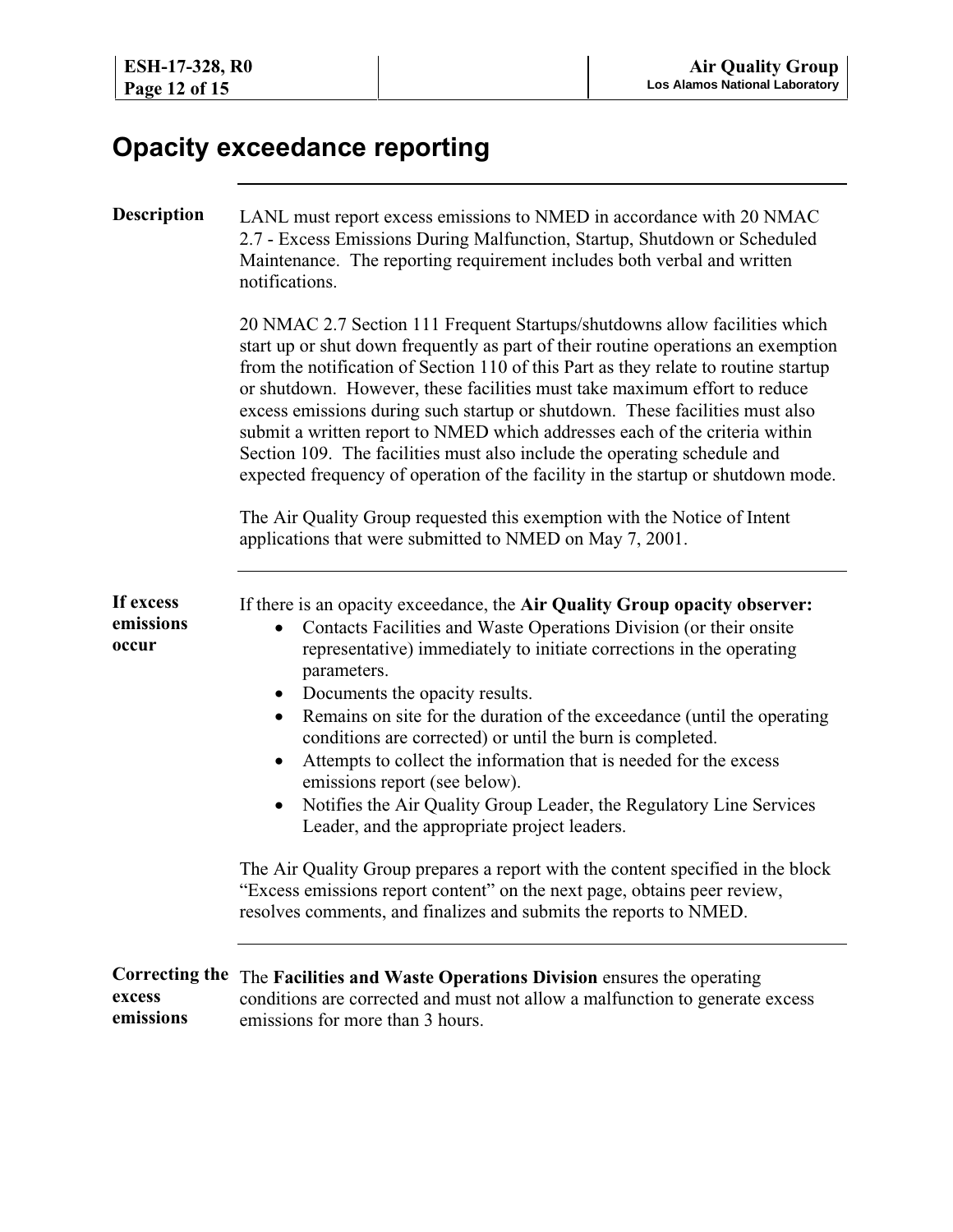# **Opacity exceedance reporting**, continued

| <b>Initiate excess</b><br>emissions<br>report    | The Air Quality Group Regulatory Line Services Leader or the appropriate<br>project leader initiates the excess opacity reporting process.                                                                                                                                                                        |  |  |
|--------------------------------------------------|-------------------------------------------------------------------------------------------------------------------------------------------------------------------------------------------------------------------------------------------------------------------------------------------------------------------|--|--|
| <b>Excess</b><br>emissions<br>report<br>schedule | The Air Quality Group will provide verbal notification to NMED as soon as<br>possible, but no later than 24 hours after the start of the next regular business<br>day. The Air Quality Group will provide written notification to NMED within<br>10 business days of the start of the excess emissions (opacity). |  |  |
| <b>Excess</b><br>emissions<br>report content     | The Air Quality Group will send notification to NMED that will include the<br>following:                                                                                                                                                                                                                          |  |  |
|                                                  | Name of the firm ("LANL") experiencing the excess emissions<br>$\bullet$                                                                                                                                                                                                                                          |  |  |
|                                                  | Name and title of the person reporting                                                                                                                                                                                                                                                                            |  |  |
|                                                  | Location of the facility at which the exceedance occurred<br>$\bullet$<br>Identification of the equipment involved<br>$\bullet$                                                                                                                                                                                   |  |  |
|                                                  | Time period that the facility was experiencing excess emissions                                                                                                                                                                                                                                                   |  |  |
|                                                  | Identification of the air contaminant or contaminants and an estimate of<br>the magnitude of excess emissions                                                                                                                                                                                                     |  |  |
|                                                  | Cause and nature of the malfunction condition or why excess emissions<br>occurred or are occurring                                                                                                                                                                                                                |  |  |
|                                                  | Efforts taken to minimize emissions and efforts to repair or otherwise<br>bring the facility into compliance with the applicable emission limits.                                                                                                                                                                 |  |  |
|                                                  | The written notification to NMED should also include the appropriate state<br>reporting form. A sample form, Form 801, is included in Attachment 2. This<br>form can be found online at http://www.nmenv.state.nm.us/aqb/app_form.html.                                                                           |  |  |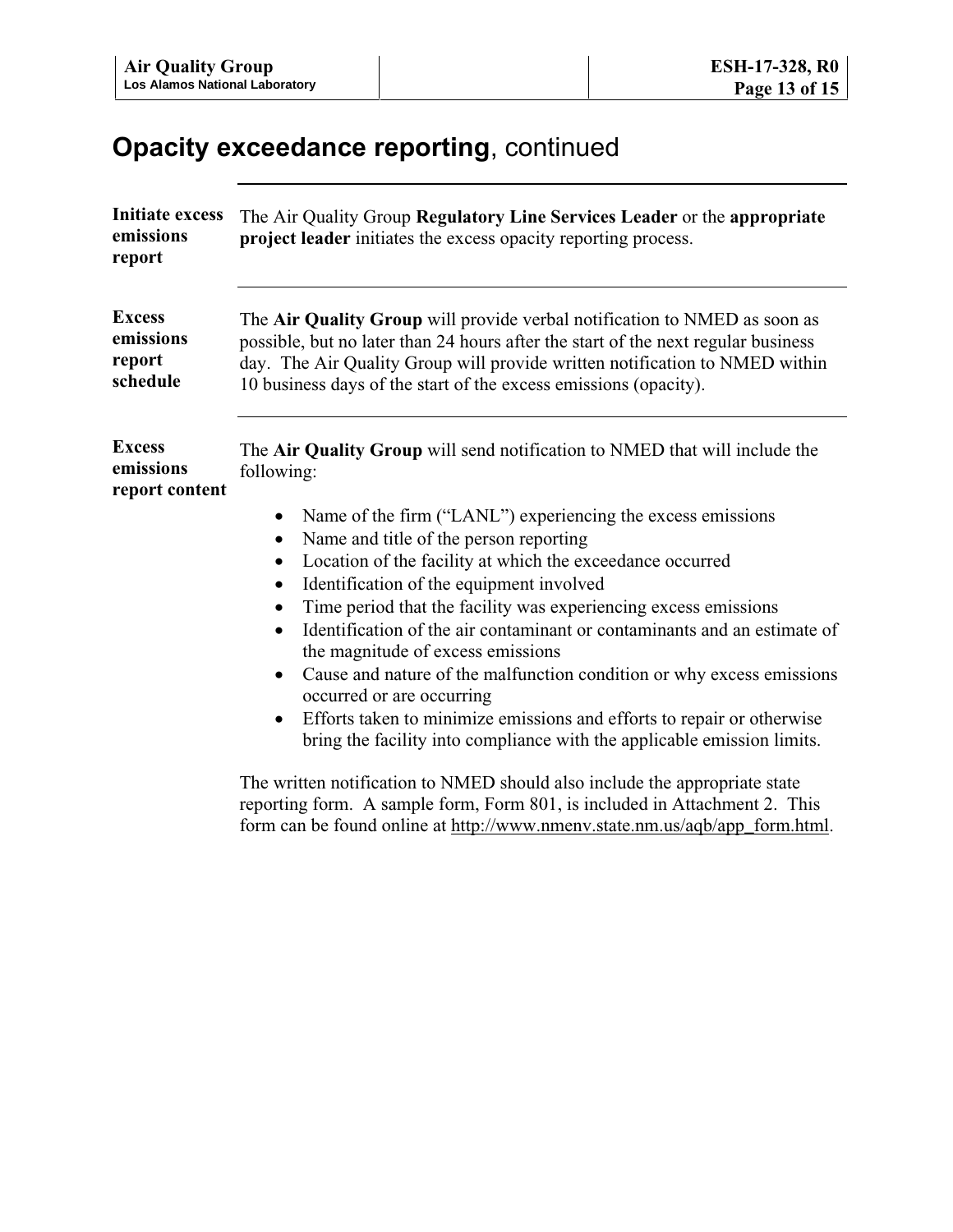| ESH-17-328, R0<br>Page 14 of 15               |                       |                                                                                                                                             | <b>Air Quality Group</b><br><b>Los Alamos National Laboratory</b>                                                                                                                                                                                                                                                                                                                                                    |
|-----------------------------------------------|-----------------------|---------------------------------------------------------------------------------------------------------------------------------------------|----------------------------------------------------------------------------------------------------------------------------------------------------------------------------------------------------------------------------------------------------------------------------------------------------------------------------------------------------------------------------------------------------------------------|
| <b>Relocation notices</b>                     |                       |                                                                                                                                             |                                                                                                                                                                                                                                                                                                                                                                                                                      |
| Applicable<br>requirements                    |                       | NMED also requested notification of burns prior to ignition.                                                                                | The air curtain destructor units are portable. LANL's open burn permit requires<br>that NMED be notified with proposed burn locations and dispersion modeling.                                                                                                                                                                                                                                                       |
| <b>Requirements</b><br>with<br>interpretation |                       | dispersion modeling. The notification should be prepared with a tentative<br>additional notification must be made by the Air Quality Group. | The Air Quality Group will compile and submit the relocation notice with<br>schedule for operation at the proposed location. The Air Quality Group intends<br>to meet the requirement for notification "for any burn prior to ignition" with<br>this schedule information. If general scheduling information is not available for<br>inclusion with the notification or if the intent is not met, accommodations for |
| <b>Notification of</b><br>relocation          |                       | notification should include a map to clarify the position.                                                                                  | <b>Facilities and Waste Operations Division</b> should notify the Air Quality Group<br>a minimum of 10 days before the proposed relocation, including a description<br>of the new locations and identification of the unit/units to be relocated. The                                                                                                                                                                |
| <b>Evaluation of</b><br>new location          | notification to NMED. | peer review, obtains and resolves comments, and finalizes and submits the                                                                   | The Air Quality Group performs the dispersion modeling, drafts the relocation<br>notice, evaluates compliance with the ambient air quality standards, obtains                                                                                                                                                                                                                                                        |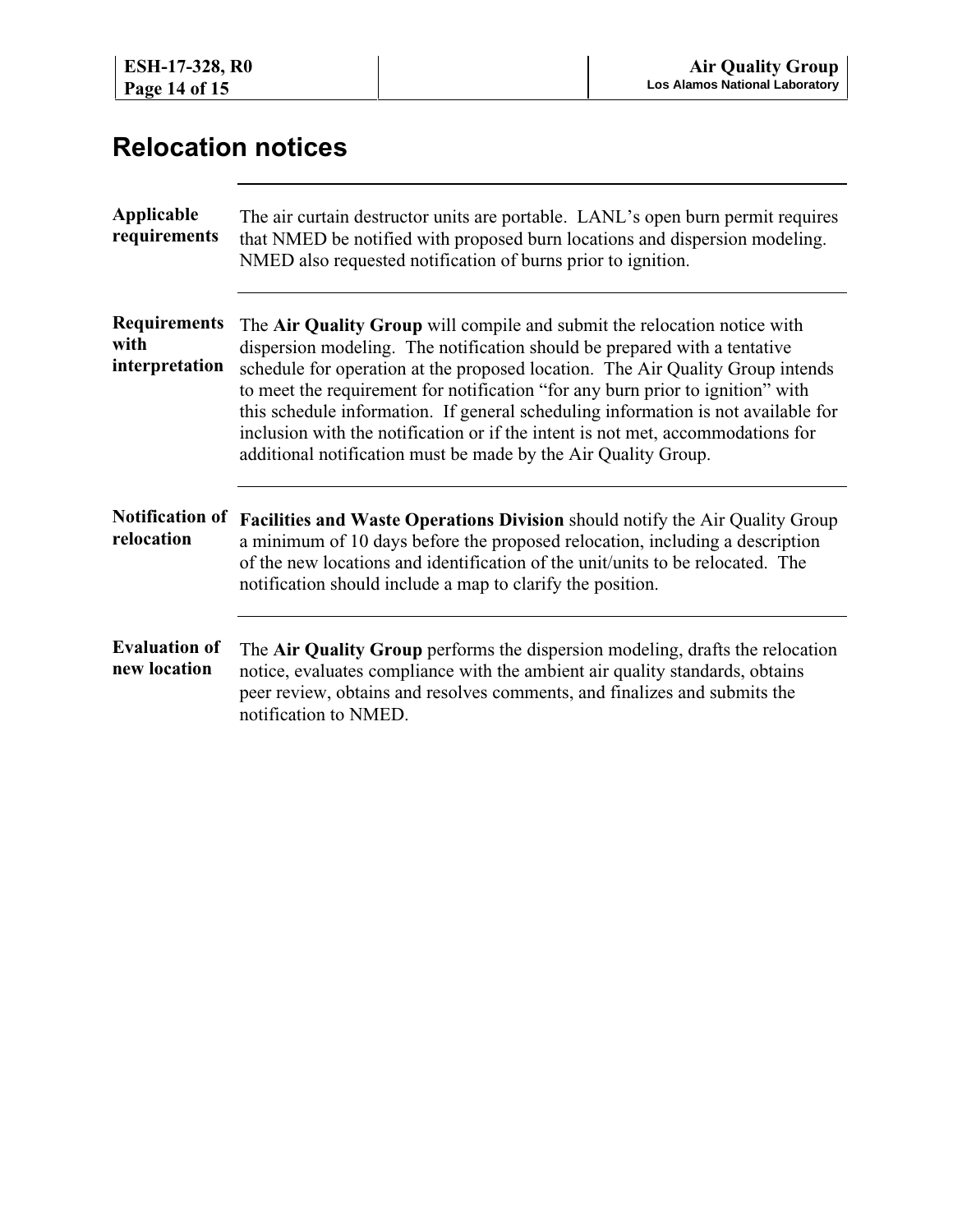### **Records resulting from this procedure**

### **Records** The following records generated as a result of this procedure are to be submitted as records to the records coordinator:

- Operating logs (Attachment 3 or equivalent)
- Annual emissions inventory
- Completed Visible Emission Observation Forms (form from ESH-17- 307), when performed
- Excess emissions reports (Attachment 2), if needed
- Relocation notices with dispersion modeling
- Documentation of atmospheric conditions (for burns starting earlier than 3 hours before sunrise)
- Correspondence with NMED and/or EPA
- Documentation of periodic assessments by ESH-17

**Records series** The following records, with those listed above, comprise the complete records **content** series for the air curtain destructor:

- Open Burn Permit
- Open Burn Permit application
- Notice of Intent application
- Notice of Intent to Construct to EPA
- Notice of Start-up to NMED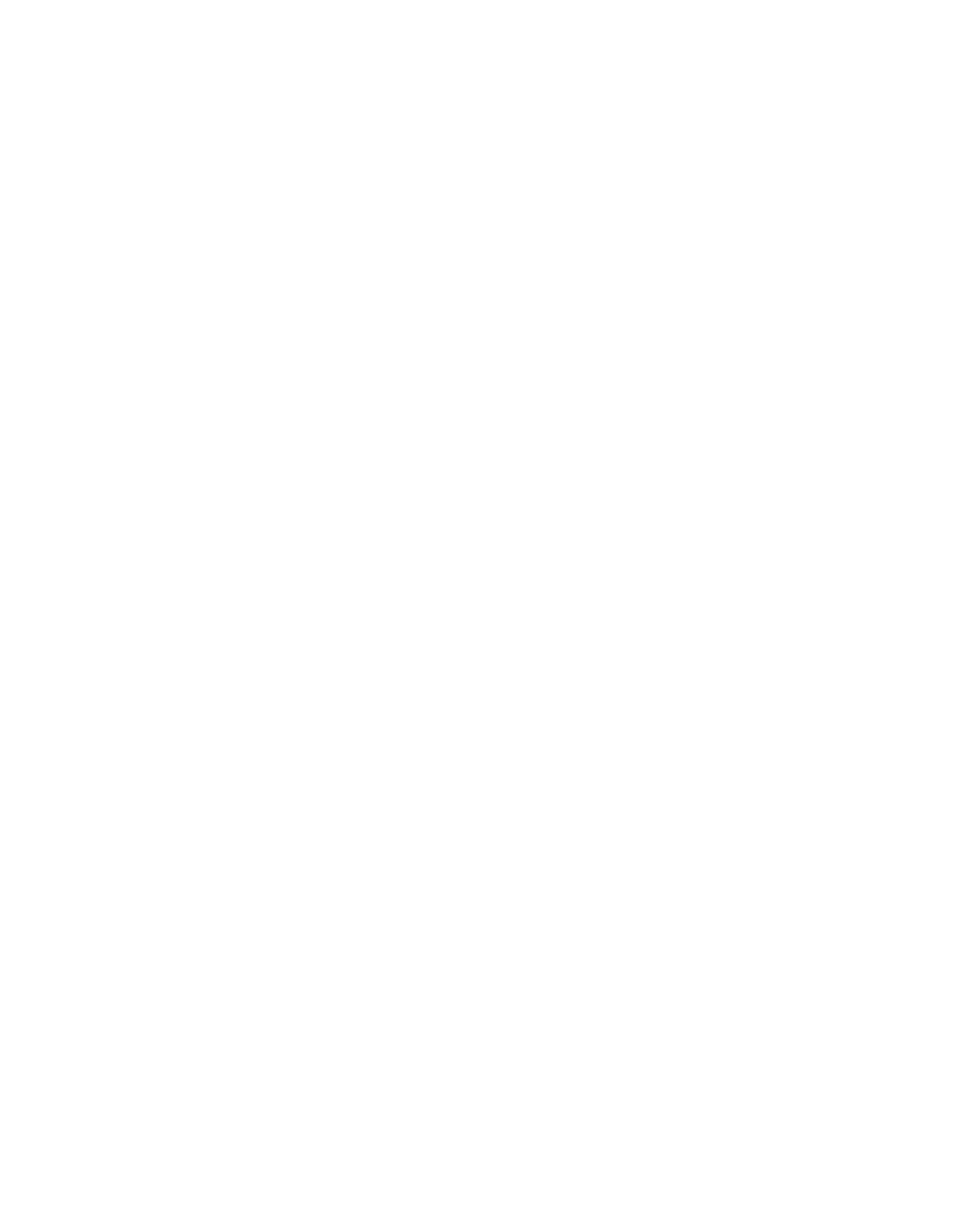| <b>HAZARD CONTROL PLAN</b>                                                                                                                                                                                                                                                                                                                                                                                                                                                                                                                                                                                                                                                                                                                                                                                      |
|-----------------------------------------------------------------------------------------------------------------------------------------------------------------------------------------------------------------------------------------------------------------------------------------------------------------------------------------------------------------------------------------------------------------------------------------------------------------------------------------------------------------------------------------------------------------------------------------------------------------------------------------------------------------------------------------------------------------------------------------------------------------------------------------------------------------|
| 1. The work to be performed is described in this procedure.                                                                                                                                                                                                                                                                                                                                                                                                                                                                                                                                                                                                                                                                                                                                                     |
| "Air Curtain Destructor Recordkeeping And Reporting"                                                                                                                                                                                                                                                                                                                                                                                                                                                                                                                                                                                                                                                                                                                                                            |
| 2. Describe potential hazards associated with the work (use continuation page if needed).                                                                                                                                                                                                                                                                                                                                                                                                                                                                                                                                                                                                                                                                                                                       |
| ESH-17 personnel will travel to sites with air curtain destructors in operation to observe the work and<br>make opacity measuremets.<br>The various facilities within the Laboratory can contain unique hazards not readily identifiable except<br>by the controlling entities of that facility.<br>Sun exposure: The ultraviolet radiation levels are greater at high elevation, easily causing sunburn.<br>Tripping: various obstructions and uneven surfaces may exist in many places.<br>Falls: the burning takes place in a pit $(9' \times 9' \times 35')$ .<br>Proximity to fire: heat, burning embers, blowing ashes are hazards.<br>Heavy equipment moving: grappler for adding wood, others possible.<br>High noise levels: diesel engine running the fan in the destructor, heavy equipment engines. |
| 3. For each hazard, list the likelihood and severity, and the resulting initial risk level (before any work<br>controls are applied, as determined according to LIR300-00-01.0, section 7.2)<br>Unique facility hazards: improbable/ critical $=$ low<br>Sun exposure: frequent / negligible = $low$<br>Tripping: occasional / moderate = $low$<br>Falls: occasional / moderate = $low$<br>Proximity to fire: probable / moderate = medium<br>Heavy equipment moving: probable / moderate = medium<br>High noise levels: probable / moderate = medium                                                                                                                                                                                                                                                           |
| Minimal<br>Medium<br>Overall <i>initial</i> risk:<br>High<br>Low<br>4. Applicable Laboratory, facility, or activity operational requirements directly related to the work:<br>None<br>List:<br>Work Permits required?<br><b>No</b><br>List:<br>$\overline{ \times }$                                                                                                                                                                                                                                                                                                                                                                                                                                                                                                                                            |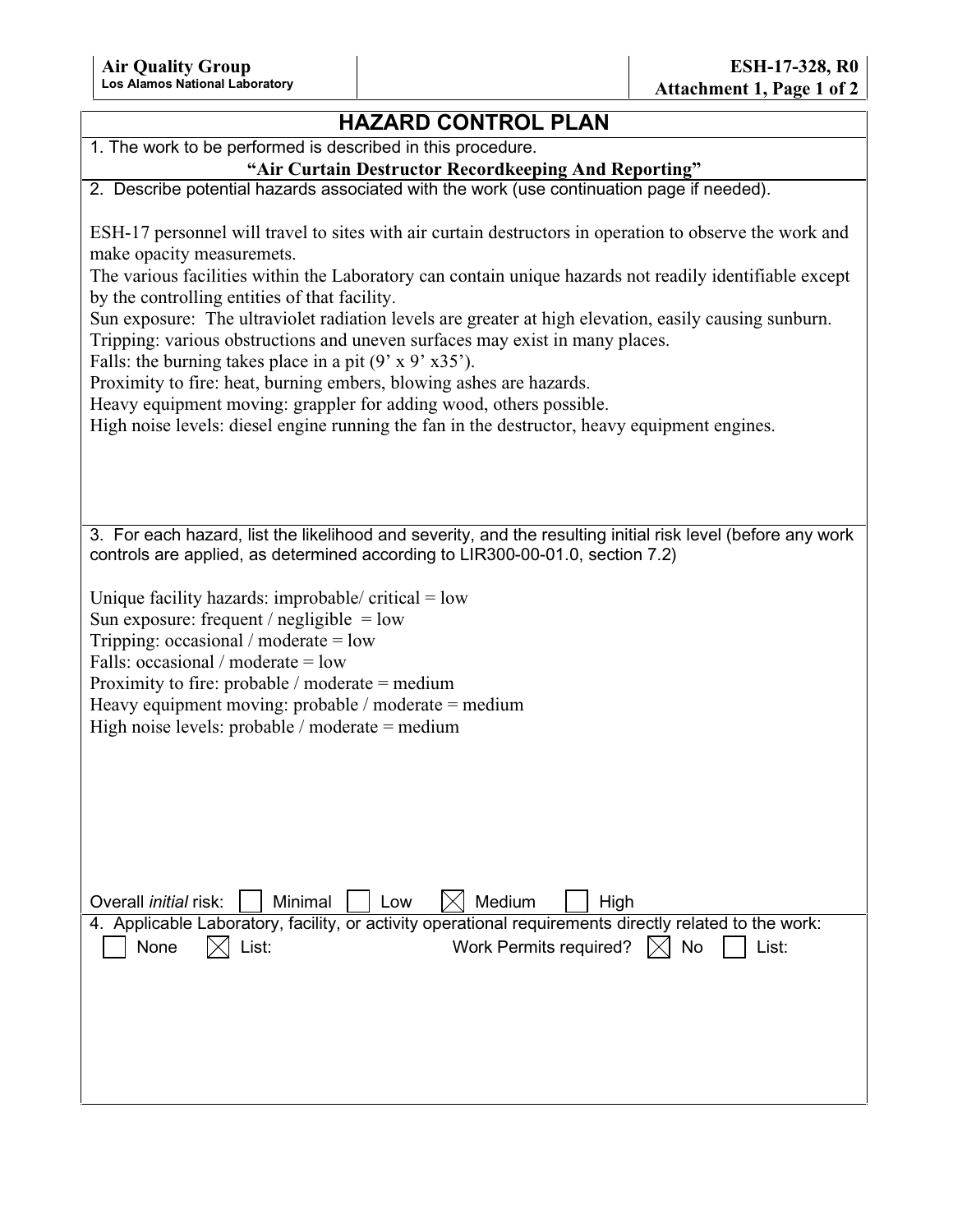| <b>HAZARD CONTROL PLAN, continued</b>                                                                                                                                                                                                                                                                                                                                                                                                                                                                                                                                                                                                                                                                                                                                                                                                                                                                                                                                                                                                                                                                                                                                                                                                                                                                                                                     |
|-----------------------------------------------------------------------------------------------------------------------------------------------------------------------------------------------------------------------------------------------------------------------------------------------------------------------------------------------------------------------------------------------------------------------------------------------------------------------------------------------------------------------------------------------------------------------------------------------------------------------------------------------------------------------------------------------------------------------------------------------------------------------------------------------------------------------------------------------------------------------------------------------------------------------------------------------------------------------------------------------------------------------------------------------------------------------------------------------------------------------------------------------------------------------------------------------------------------------------------------------------------------------------------------------------------------------------------------------------------|
| 5. Describe how the hazards listed above will be mitigated (e.g., safety equipment, administrative<br>controls, etc.):                                                                                                                                                                                                                                                                                                                                                                                                                                                                                                                                                                                                                                                                                                                                                                                                                                                                                                                                                                                                                                                                                                                                                                                                                                    |
| Unique facility hazards: ESH-17 personnel will comply with access control and work requirements of<br>all the Laboratory's facilities. The site personnel will monitor and escort all visitors at all times.<br>Sun exposure: this is covered in ESH-17 "Safety and Security Information for All Employees."<br>Tripping: this is covered in ESH-17 "Safety and Security Information for All Employees."<br>Falls: Do not approach within 6 feet of edges with greater than 6 foot drop. Site personnel have roped<br>off areas, supervise all visitors, and do not allow extended stays near the pit.<br>Proximity to fire: do not approach the edge of the pit. Be aware of wind direction and try to stay<br>upwind of the burn. Site personnel have roped off areas, supervise all visitors, and do not allow<br>extended stays near the pit.<br>Heavy equipment moving: be aware of the movement of equipment, remain alert to your<br>surroundings. Site personnel have roped off areas and supervise all visitors.<br>High noise levels: wear hearing protection. Site personnel require hearing protection to be worn by<br>everyone at location. (Ear muff style is recommended for best protection.)<br>PPE requirements: hearing protection, safety glasses, hard hat, safety shoes. These requirements are<br>enforced by the site personnel. |
| 6. Knowledge, skills, abilities, and training necessary to safely perform this work (check one or both):<br>Group-level orientation (per ESH-17-032) and training to this procedure.<br>Other $\rightarrow$ See training prerequisites on procedure page 3. Any additional describe here:                                                                                                                                                                                                                                                                                                                                                                                                                                                                                                                                                                                                                                                                                                                                                                                                                                                                                                                                                                                                                                                                 |
| 7. Any wastes and/or residual materials? (check one)<br>List:<br>None                                                                                                                                                                                                                                                                                                                                                                                                                                                                                                                                                                                                                                                                                                                                                                                                                                                                                                                                                                                                                                                                                                                                                                                                                                                                                     |
| 8. Considering the administrative and engineering controls to be used, the residual risk level (as<br>determined according to LIR300-00-01.0, section 7.3.3) is (check one):<br>Minimal<br>Low<br>Medium (requires approval by Division Director)                                                                                                                                                                                                                                                                                                                                                                                                                                                                                                                                                                                                                                                                                                                                                                                                                                                                                                                                                                                                                                                                                                         |
| 9. Emergency actions to take in event of control failures or abnormal operation (check one):<br>None<br>List:<br>For all trips, falls, burns, or cuts, provide first aid and see that injured person is taken to ESH-2 or the<br>hospital. Follow all site-specific emergency plans for any radiation or explosives emergencies.                                                                                                                                                                                                                                                                                                                                                                                                                                                                                                                                                                                                                                                                                                                                                                                                                                                                                                                                                                                                                          |
| Signature of preparer of this HCP: This HCP was prepared by a knowledgeable individual and<br>reviewed in accordance with requirements in LIR 300-00-01 and LIR 300-00-02.                                                                                                                                                                                                                                                                                                                                                                                                                                                                                                                                                                                                                                                                                                                                                                                                                                                                                                                                                                                                                                                                                                                                                                                |
| Preparer(s) signature(s)<br>Name(s) (print)<br>/Position<br>Date<br>Signature by group leader on procedure title page signifies authorization to perform work for personnel properly<br>trained to this procedure. This authorization will be renewed annually and documented in ESH-17 records.<br>Controlled copies are considered authorized. Work will be performed to controlled copies only. This plan and<br>procedure will be revised according to ESH-17-022 and distributed according to ESH-17-030.                                                                                                                                                                                                                                                                                                                                                                                                                                                                                                                                                                                                                                                                                                                                                                                                                                            |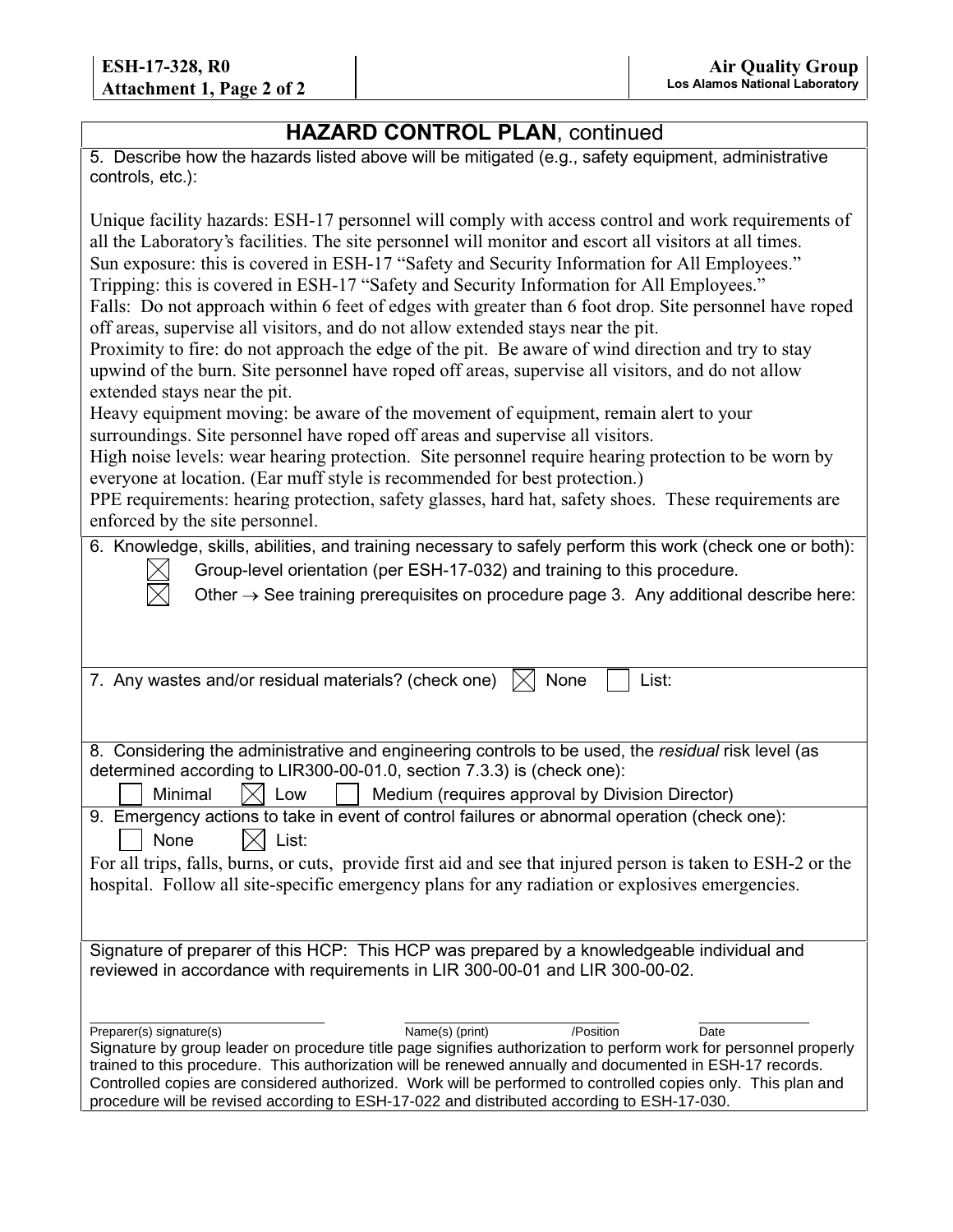### *AIR QUALITY BUREAU*

### **ENFORCEMENT SECTION 2048 GALISTEO STREET SANTA FE, NM 87505**

### 20NMAC2.7 **EXCESS EMISSION FORM**

TO BE USED FOR EMERGENCIES, FAILURES, DEVIATIONS AND MALFUNCTIONS

Note: This form with original signature must be submitted to the address above within 10 days of the 1<sup>st</sup> business day following the start of the deviation / emergency. **TRACKING NUMBER:\_\_\_\_\_\_\_\_\_\_\_\_\_\_\_\_**

|                                                                                                                                                     |                        |         | TRACKING NUMBER:       |                                                                                                                              |        |
|-----------------------------------------------------------------------------------------------------------------------------------------------------|------------------------|---------|------------------------|------------------------------------------------------------------------------------------------------------------------------|--------|
| DATE OF SUBMISSION:                                                                                                                                 | TIME OF SUBMISSION:    |         | <b>COMPANY NAME:</b>   |                                                                                                                              |        |
| NAME OF INDIVIDUAL REPORTING                                                                                                                        | TITLE:                 |         | PHONE:                 |                                                                                                                              |        |
| FACILITY:                                                                                                                                           | COUNTY:                |         | PERMIT NUMBER(S):      |                                                                                                                              |        |
| <b>FAILURE DATE:</b>                                                                                                                                | <b>CORRECTED DATE:</b> |         | <b>CORRECTED TIME:</b> |                                                                                                                              |        |
| DESCRIPTION OF EQUIPMENT:                                                                                                                           |                        |         |                        |                                                                                                                              |        |
| NATURE AND CAUSE<br><b>CORRECTIVE MEASURES:</b>                                                                                                     |                        |         |                        |                                                                                                                              |        |
| DURATION OF EXCESS EMISSIONS (HOURS)                                                                                                                | NO <sub>x</sub> :      | $SO2$ : | PM:                    | <b>SULFUR:</b>                                                                                                               | OTHER: |
| <b>ESTIMATED EMISSIONS (LBS)</b>                                                                                                                    | NO <sub>x</sub> :      | $SO2$ : | PM:                    | <b>SULFUR:</b>                                                                                                               | OTHER: |
| After reasonable inquiry, I certify this report as true, accurate<br>and complete.<br><b>SIGNATURE OF PERSON RESPONSIBLE FOR</b><br><b>TITLE V:</b> |                        | TITLE:  |                        | <b>BASIS OF ESTIMATE</b><br><b>COMPLIANCE TESTING</b><br>CONTINUOUS EMISSION MONITOR<br><b>CALCULATION</b><br>OPERATING LOGS |        |
| <b>SIGNATURE OF REPORTING PERSON:</b>                                                                                                               |                        | TITLE:  |                        |                                                                                                                              |        |